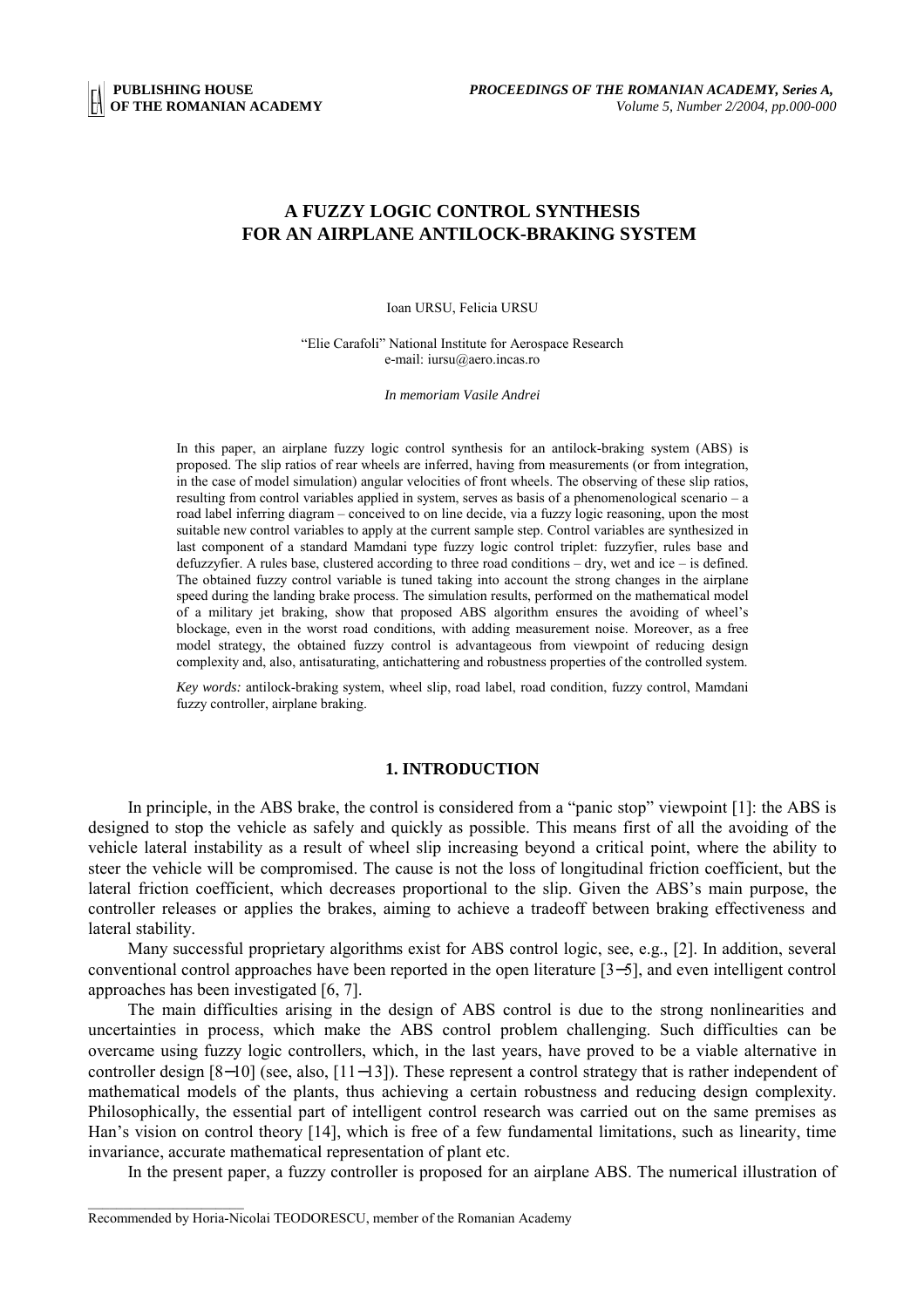ABS algorithm working is given using the data concerning the Romanian military jet IAR 99. The organization of the paper is as follows. Below, the airplane brake mathematical model is described, with a view to obtain a framework of ABS fuzzy logic controller validation. Then, the ABS fuzzy logic controller is developed, having as starting point the Mauer's paradigm [6]. The next section provides the ideas of bringing into accord the derived fuzzy control with the strong changes in vehicle speed during the brake process. Finally, numerical simulations and some concluding remarks are reported.

#### **2. AIRPLANE BRAKE MATHEMATICAL MODEL**

The controlled system is represented by the main wheels – rear wheels – of the landing gear. The motion dynamics arising from the rotation of the vehicle about the vertical axis, or from uneven braking forces applied on wheels, are not considered. The straight-line braking maneuver holds on horizontal road. Thus, the lateral tire forces are neglected; the effects of pitch and roll are also neglected. Consequently, when the airplane is braking or accelerating, the tractive forces  $F_f$ ,  $F_{rl}$ ,  $F_{rr}$ , developed by the road on the tire, are proportional to the normal forces  $Z_1$  and  $Z_{2l} = Z_{2r} = Z_2$  of the road acting on the tire, as illustrated in Fig. 1:  $F_f = \phi Z_1$ ,  $F_{rl} = \phi_l Z_2$ ,  $F_{rr} = \phi_r Z_2$ . In the above, by  $F_f$ ,  $F_{rl}$ ,  $F_{rr}$  were denoted the front, the left rear and the right rear tractive forces;  $\varphi$  is the road adhesion coefficient at front wheel;  $\varphi_l$ ,  $\varphi_r$  are the road adhesion coefficients at rear wheels. The coefficient  $\varphi$  is taken constant and the coefficients  $\varphi_l$ ,  $\varphi_r$  are functions of the wheel slip  $\alpha$  and depend, as parameters, on the airplane velocity  $v$  and the road conditions *c*: *dry*, *wet or ice*. Thus,  $\Phi_l := \Phi_l(\alpha; v, c), \Phi_r := \Phi_r(\alpha; v, c).$ 



Fig. 1 – Sketch of the forces developed during the airplane braking.

Considering the Newton's second law along the horizontal axis, the moments about the contact points A, B of the tire and the front and rear wheel dynamics, respectively, gives:

$$
-m\dot{v} = (\omega_l + \omega_r)Z_2 + \varphi Z_1 - F + D
$$
  
\n
$$
-m\dot{v}h + 2Z_2A - mga + aL + (F - D)h = 0, \quad -m\dot{v}h - Z_1A + mg(A - a) - (A - a)L + (F - D)h = 0
$$
  
\n
$$
-I\dot{\omega}_l - M_{bl} + \varphi_l Z_2R = 0, \quad -I\dot{\omega}_r - M_{br} + \varphi_r Z_2R = 0
$$
  
\n
$$
D = \rho SC_D v^2 / 2, \quad L = \rho SC_L v^2 / 2
$$
 (1)

where:  $m$  − total mass of the airplane;  $F$  − thrust;  $D$  − drag;  $L$  − lift;  $\rho$  − air density;  $C_p$  − drag coefficient;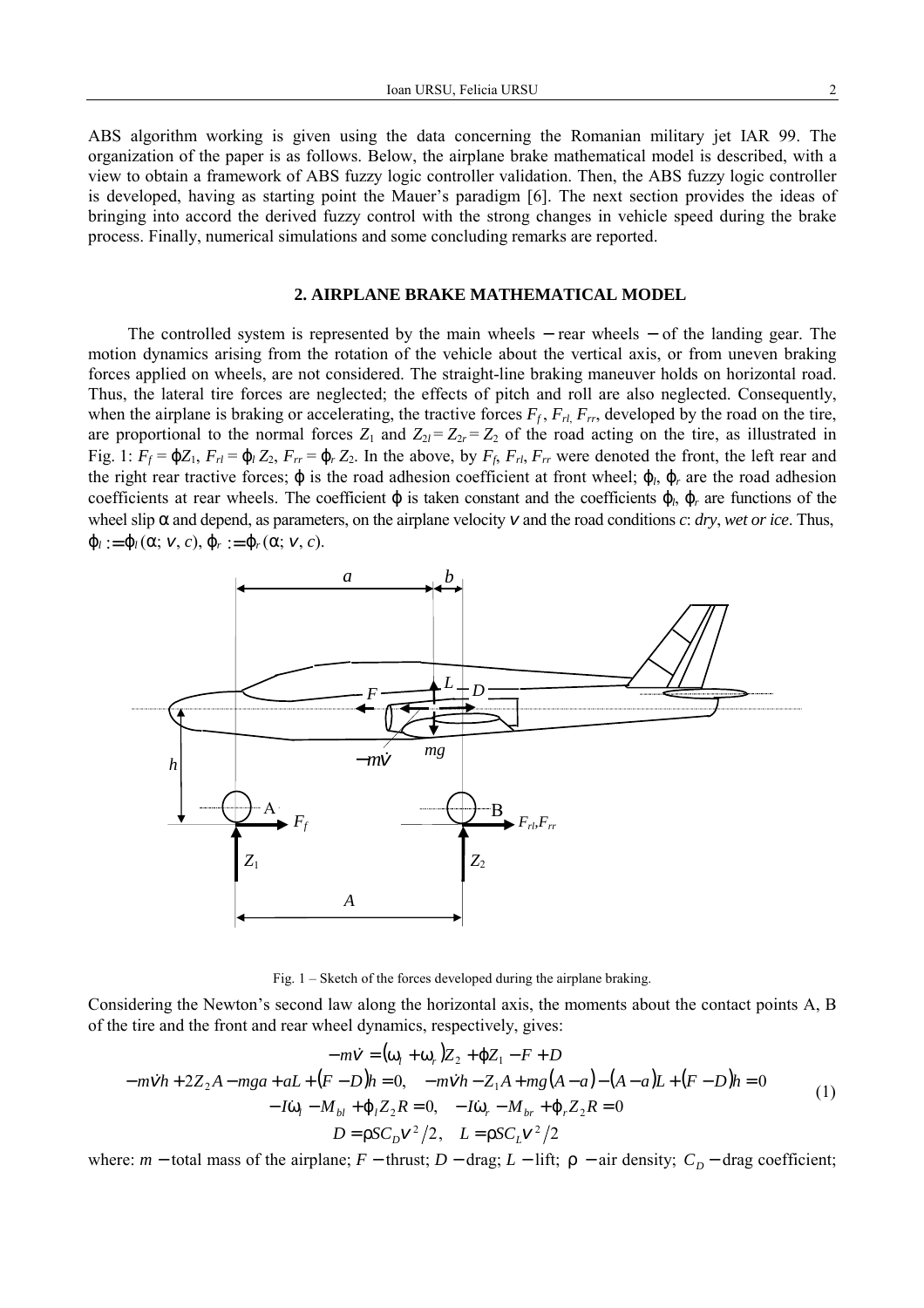*C<sub>L</sub>* − lift coefficient; *S* − wing area; *h* − height of the airplane sprung mass; *A* − distance between front wheel and rear axle; *g* − acceleration due to gravity; *a* − distance from center of gravity to front landing gear's wheel; *b* − distance from center of gravity to (rear) landing gear's axle; *I* − moment of inertia of the each rear wheel;  $R$  − radius of tire;  $\omega_i$ ,  $\omega_r$  − angular velocities of the left and, respectively, right rear wheels;  $M_{bl}$ ,  $M_{br}$  – left and, respectively, right rear wheel brake torques.



Fig. 2 – Parametric dependencies of road adhesion coefficients:  $φ_l(α; ν, c)$ ,  $φ_r(α; ν, c)$ .

Solving for  $Z_1$  and  $Z_2$  the first three equations of the system (1), one obtains

$$
\dot{\mathbf{v}} = -\frac{(\varphi_l + \varphi_r)Z_2 + \varphi Z_1 - F + D}{m}, \quad \dot{\omega}_l = (\varphi_s Z_2 R - M_{bl})/I, \quad \dot{\omega}_r = (\varphi_r Z_2 R - M_{br})/I
$$
 (2)

$$
Z_1 := \frac{(mg - L)[2(A - a) + (\varphi_l + \varphi_r)h]}{2(A - \varphi h) + (\varphi_l + \varphi_r)h}, \quad Z_2 := \frac{(mg - L)(a - \varphi h)}{2(A - \varphi h) + (\varphi_l + \varphi_r)h}.
$$
 (2')

Thus, performing the numerical integration, the wheel slips are defined as

$$
\alpha_{l} = \frac{v - \omega_{l}R}{v}, \quad \alpha_{r} = \frac{v - \omega_{r}R}{v}.
$$
\n(3)

Without braking,  $v = \omega R$  and, therefore,  $\alpha = 0$ . In severe braking, it is common to have  $\omega = 0$  while  $v \neq 0$ , or  $\alpha = 1$ , which is called wheel lockup.

The brake proportionality constant  $k_b$  relates, via the relations

$$
M_{bl} = k_b P_l, \quad M_{br} = k_b P_r \tag{4}
$$

the torques  $M_{bl}$ ,  $M_{br}$  on the one hand, and pressures  $P_l$ ,  $P_r$  in brake cylinders, on the other hand. The following first order linear differential equation was considered representative for the valve-brake cylinder system

$$
\tau_{bc} \dot{P}(t) + P(t) = k_p u(t), \quad u(t) = u_k, \quad kT \le t \le (k+1)T, \quad k = 1, 2, ... \tag{5}
$$

where  $k_p$  is a proportionality ratio  $P_{\text{max}}/u_{\text{max}}$ , *P* is the pressure in brake cylinder, *u* is the control variable (current to servovalve),  $\tau_{bc}$  is time constant of brake cylinder and *k* is the step of control insertion; the pressures  $P_l$  and  $P_r$  are thus the following solutions of the equations (5)

$$
P_{w}(t, k+1) = e^{-(t-kT)/\tau_{bc}} P_{w,k} + (1 - e^{-(t-kT)/\tau_{bc}}) k_{p} u_{w,k}, \quad kT \le t \le (k+1)T, \quad k = 0, 1, ..., w = l, r. \tag{6}
$$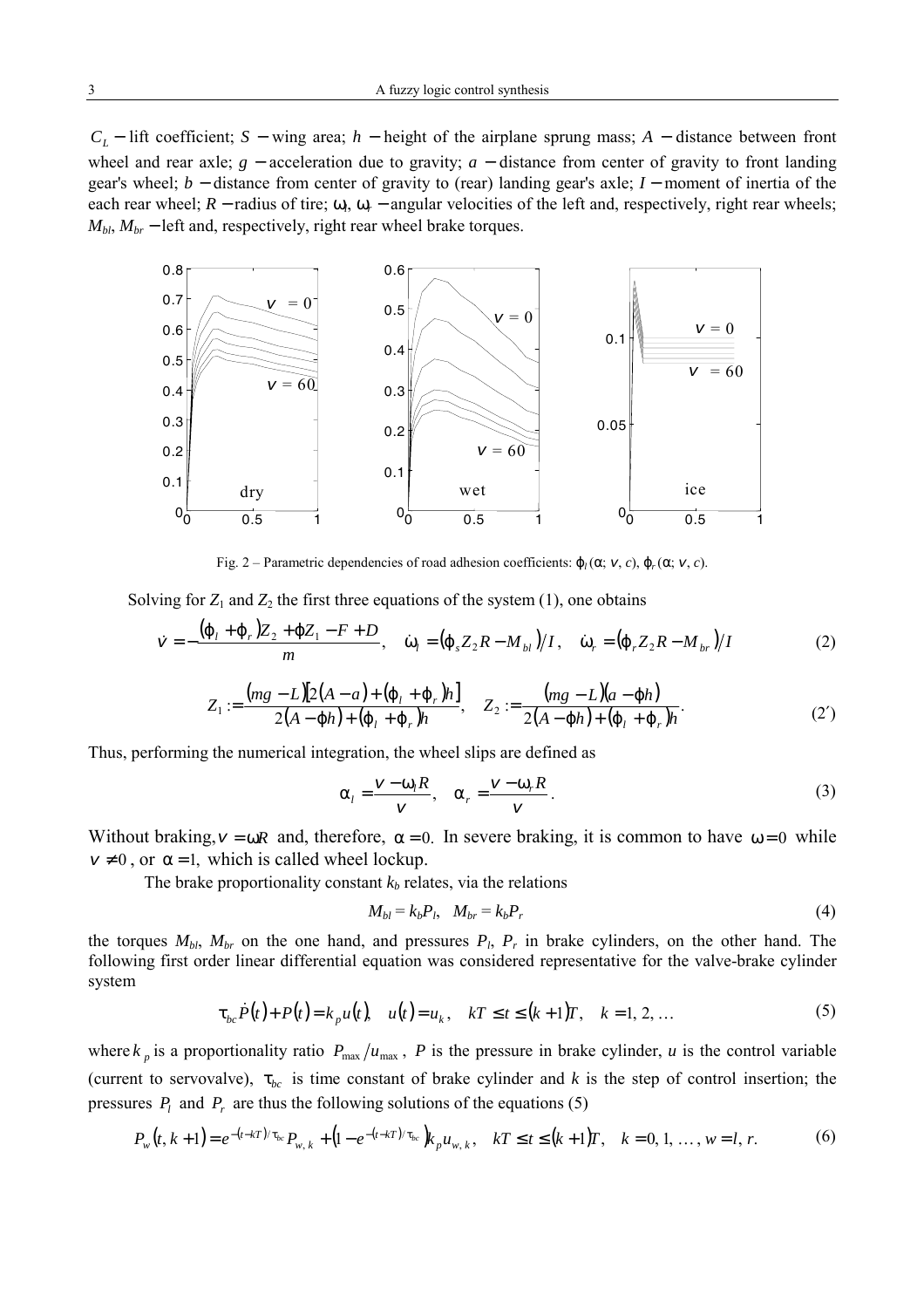Index *w* marks the *left* or *right* wheel. Initial control values  $u_{w,0} = u^*$ ,  $w = l, r$ , are given on  $0 \le t \le T$ ; also, the initial pressures  $P_{w,0} = 0$ ,  $w = l$ , r are settled at  $k = 0$ . The constant pressures  $P_{w,k}$  are given by recurrence equations

$$
P_{w,k} = e^{-T/\tau_{bc}} P_{w,k-1} + (1 - e^{-T/\tau_{bc}}) k_p u_{w,k-1}, \quad k = 1, 2, ... \tag{7}
$$

because  $P_{w, k}$  are defined by continuous evolution of pressures as

$$
P_{w,k} = P_w(t,k)_{t=kT}, \quad k = 1, 2, \dots
$$
\n(8)

In defining the road adhesion coefficients ϕ*l*, ϕ*r*, three road conditions *c* were considered as representative for the road conditions: dry, wet and ice. The graphic functions  $\phi_l(\alpha; v, c)$ ,  $\phi_r(\alpha; v, c)$  were assumed from table representations given in reference [15] and are shown as interpolated versions in Fig. 2. These functions represent an extended Pacejka model [6] for longitudinal braking, which takes into account the decreasing of road adhesion coefficients by about  $50 - 60\%$  as the velocity v increases from 0 to 60 m/s.

#### **3. FUZZY LOGIC CONTROL SYNTHESIS**

ABS control conception is based on detection of slip ratio α and of road label "*l*" inferring. A crucial point in development of wheel slip control systems is the determination of the vehicle speed.

To avoid supplementary difficulties generated by the braking of all wheels of the landing gear, consider only braking of the main wheels − the rear wheels; thus, one has at command the real velocity of the airplane, as given by the angular velocity of the front wheel. The slip ratios of rear wheels are thus obtained, having from measurements angular velocities of these wheels. The road label "l" can be inferred by observing the slip ratio resulting from a given control variable:  $u<sub>b</sub> = 0$ , if the "blockage" label is decided, and  $u_{d}$ ,  $u_{w}$ ,  $u_{i}$ , if the "dry", "wet", or, respectively "ice" label is decided. This is the basis of a phenomenological scenario conceived to on line decide − via fuzzy logic reasoning − upon the most suitable new control variables to apply at the current sample step. This scenario is shown in Fig. 3. At each decision step  $k$ , when  $t = kT$ , for each braked wheel the three input variables of the road label "l" inferring diagram are: 1) wheel slip  $\alpha$ ; 2) predicted wheel slip  $\bar{\alpha}$ ; 3) previous value of control variable,  $u(k-1)$ . To partially compensate for the delay effect of the time constant value  $\tau_{bc}$  (six sampling periods  $\tau$ , in our problem), a predicted slip ratio  $\bar{\alpha}$  is computed from a linear regression of the last three sampled values of the slip (see Fig. 4) and is extrapolated to the next period of length  $\tau_{bc}/2$  considering at step *k* the control as unapplied: thus, the algorithm causes the fuzzy logic controller to issue a new control variable at each three sample periods (see Fig. 4).

The following nine threshold-values concerning input variables in the road label "*l*" inferring diagram mean:  $\alpha_b$  − blockage threshold slip at the braking start point;  $\alpha_{bd}$  − blockage threshold slip in the case "*l*" = "dry"; α bw − blockage threshold slip in the case "*l*" = "wet"; α bi − blockage threshold slip in the case "*l*" = "ice";  $\bar{\alpha}_i$  – predicted slip for "ice" road label setting;  $\alpha_w$  – threshold slip for "wet" road label setting in logical conjunction ("and") with threshold control  $u_w^*$ ;  $u_w^*$  − threshold control for "wet" road label setting in logical conjunction with threshold slip  $\alpha_w$ ;  $\alpha_d$  – threshold slip for "dry" road label setting in logical conjunction with threshold control  $u_d^*$ ;  $u_d^*$  – threshold-control for "dry" road label setting in logical conjunction with threshold-slip  $\alpha_d$ .

These threshold values and the value u<sup>\*</sup> of the control variable delivered to the system at the braking start point can be fine tuned by a trial and error type process, but with no guarantee of finding optimal results. To automate this process, one can use genetic algorithms. This alternative concerns both the cases of numerical simulation and on line airplane brake testing, but was not considered in the present paper.

Generally, a fuzzy logic controller consists of three main components: a fuzzyfier, a fuzzy reasoning or inference engine, and a defuzzyfier [16].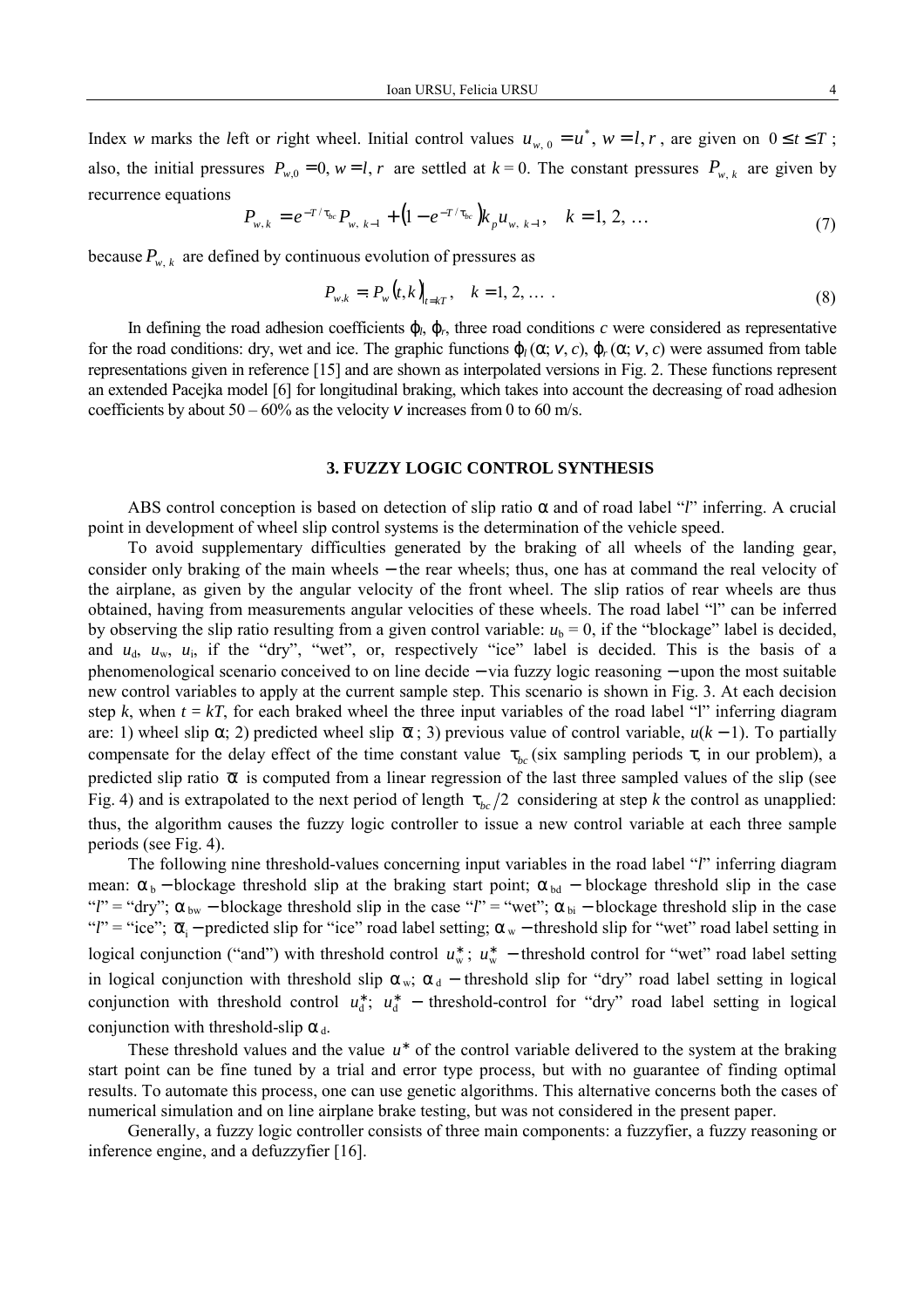The fuzzyfier component converts the crisp input signals into their relevant fuzzy variables using a set of linguistic terms. Let us remember the crisp input signals at decision step  $k$ : wheel slip  $\alpha$ , predicted wheel slip α and previous value of control variable *uk*−<sup>1</sup> . The following linguistic degrees will be considered: *Z* (zero), *Zs* (zero small), *s* (small), *m* (medium), *L* (large), *VL* (very large). Thus, fuzzy sets and their pertinent membership functions are produced, see Fig. 5, when applied to variables  $\alpha$ ,  $\overline{\alpha}$  and *u*, whose domain is the closed interval [0, 1]. For the sake of simplicity, triangular membership functions were chosen for  $\alpha$  and  $\overline{\alpha}$  and a singleton type membership function for *u*. Scaled input variables and scaled fuzzy control ensure an unified, independent of various applications, calculus. The fuzzy reasoning characterizes ABS controller as a Mamdani fuzzy controller: a set of expert-type IF... THEN... rules, generally derived from a human operator experience or intuition, will be finally exploited in control rule deriving, by Mamdani's method of minimum. This rules base is clustered having in view the road label "*l*" and represents a some processing of the rules base given in [6]: "*l*" = "dry": 1) IF  $\bar{\alpha} \neq VL$  THEN  $u = L$ ; 2) IF  $\alpha = L$  and  $u = L$  THEN  $u = m$ ; 3) IF  $\alpha = s$  and  $u = L$  and  $\overline{\alpha} \neq V L$  THEN  $u = L$ ; 4) IF  $\alpha = m$  and  $\overline{\alpha} \neq V L$  THEN  $u = L$ ; "*l* "= "ice": 1) IF  $\alpha = Z_s$  and  $u = Z_s$  THEN  $u = Z_s$ ; 2) IF  $\alpha = Z$  THEN  $u = s$ ; 3) IF  $\alpha = s$  THEN  $u = Z$ ; "*l*" "wet": 1) IF  $\alpha = Z_s$  and  $\overline{\alpha} \neq L$  THEN  $u = s$ ; 2) IF  $\alpha = s$  THEN  $u = Z_s$ ; 3) IF  $\alpha = Z$  and  $\overline{\alpha} \neq L$  THEN  $u = s$ ; "*l*" = "**blockage**" :  $u = 0$  (in fact,  $u_{w_k} = 0$ , see (6)).



Fig. 3 – Phenomenological algorithm for road label decision diagram. Legend:  $1 - \sqrt[4]{\text{dv}}}$ ;  $2 - \sqrt[4]{\text{wet}}$ ;  $3 - \sqrt[4]{\text{ice}}}$ ;  $4 - \sqrt[4]{\text{blockage}}$ .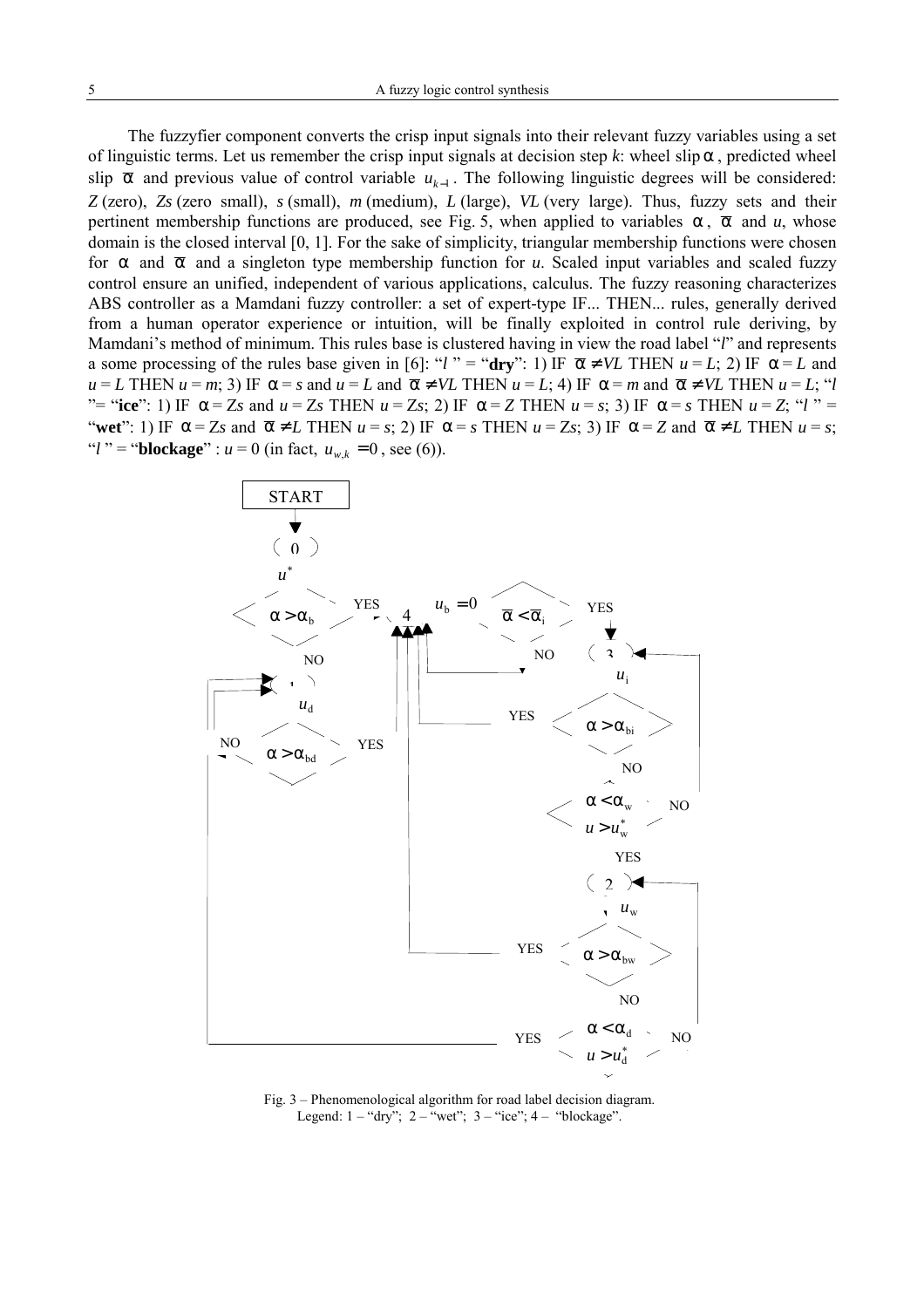

Fig. 4 − Frequencies of data acquisition and processing and control insertion.



Fig. 5 – Membership functions: a) triangular, for scaled input variables  $\alpha, \overline{\alpha}$ ; b) singleton, for control variable *u*.

The fuzzyfier concerns the transforming of fuzzy IF... THEN... rules into a mathematical formula giving the output control variable *u*. To be more specific, if the pair  $(\alpha, \overline{\alpha})$  is measured (or calculated) at the time step *k* as (scaled)  $(\alpha_k^0, \overline{\alpha}_k^0)$ , the control *u* follows as a consequence of Mamdani fuzzy machinery inference. Having in mind the fuzzyfier stage (Fig. 5) and the described rules base, a number of *I* (dependent on "*l*" and time step *k*) IF... THEN... rules will operate. A rule may be, for instance, the following rule derived from the validated rule 4 "dry":

IF 
$$
\alpha_k^0
$$
 is *m* and  $\overline{\alpha}_k^0 = L$ , THEN  $u_k$  is *L*. (9)

As matters stand, the rule (9) defines a fuzzy set  $A_1^i \times A_2^i \times B^i \equiv m \times L \times L$  in the input-output Cartesian product space  $R^3_+$ , whose membership function can be defined in the manner

$$
\mu_{u_i} = \min \left( \mu_{A_i^i} \left( \alpha_k^0 \right), \mu_{A_2^i} \left( \overline{\alpha}_k^0 \right), \mu_{B^i} \left( u_k \right) \right). \tag{10}
$$

Other variants, e.g. *product* instead of *minimum*, can be chosen. For simplicity, the singleton-type membership function  $\mu_B(u)$  of control variable has been preferred here; thus,  $\mu_B^{i}(u_k)$  can be replaced by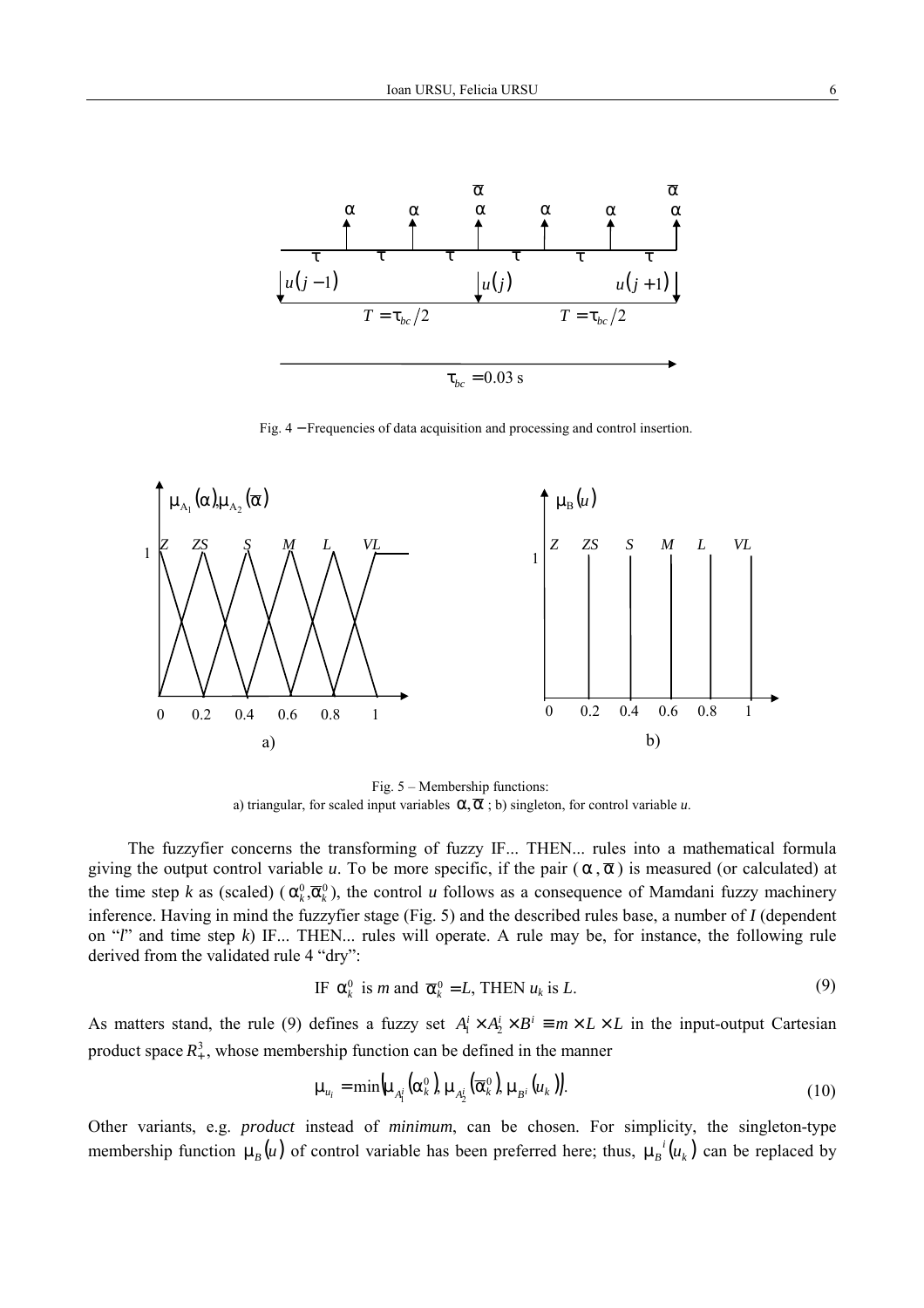$u_i^0$ , the singleton abscissa corresponding to the fuzzy set  $B^i$ . Therefore, using: 1) the singleton fuzzyfier for *u*; 2) the center-average type defuzzyfier; and 3) the min inference, these *I* IF... THEN... rules can be transformed, at each time step *kT* , into the following formula giving the crisp control *u* [17]

$$
u_f := u_{jk} = \sum_i \mu_{u_i} u_i^0 / \left( \sum_i \mu_{u_i} \right), \quad i = 1, 2, ..., I, \quad k = 1, 2, ....
$$
 (11)

This value will be rounded off to the nearest singleton abscissa (see Fig. 5b).

## **4. FUZZY CONTROL VALUE MODERATING**

Due to the lift force, the tractive forces  $F_f$ ,  $F_r$ ,  $F_r$ , developed by the tire strongly change with vehicle speed. To counteract this effect on braking process, the obtained fuzzy control *u* given in (11) is tuned, taking into account just the vehicle speed

$$
u = uu_c \left( v \right). \tag{13}
$$

The correction value  $u_c(v)$  is thought as a strictly monotone decreasing function

$$
u_c(v) = \frac{u_{\text{max}}}{\beta_1 + \beta_2 v^2} \,. \tag{14}
$$

The parameters  $\beta_1$ ,  $\beta_2$  will be derived from the equations

$$
\beta_1 + \beta_2 v_0^2 = \theta u_{\text{max}}, \beta_1 + \beta_2 v_f^2 = \varphi u_{\text{max}}, \varphi < \theta \tag{15}
$$

where  $v_0$  and  $v_f$  are, respectively, the initial and final values considered in the braking process. Thus

$$
u_c = \frac{v_0^2 - v_f^2}{\varphi v_0^2 - \varphi v_f^2 + (\theta - \varphi)v^2}.
$$
 (16)

## **5. NUMERICAL SIMULATIONS**

Numerical simulation of the mathematical model (2) is enabling engineer to evaluate thoroughly: 1) a first guess of algorithm's thresholds  $\alpha_b$ ,  $\alpha_{bd}$ ,  $\alpha_{bw}$ ,  $\alpha_{bi}$ ,  $\overline{\alpha}_i$ ,  $\alpha_w$ ,  $u_w^*$ ,  $\alpha_d$ ,  $u_d^*$ ; 2) the ABS fuzzy logic control working. The system parameters, concerning the Romanian military jet IAR 99, were as follows:  $m = 3850 \text{ kg}$ ,  $A = 4.235 \text{ m}$ ,  $a = 3.772 \text{ m}$ ,  $h = 1.092 \text{ m}$ ,  $R = 0.263 \text{ m}$ ,  $I = 0.615 \text{ kg} \text{m}^2$ ,  $F = 95 \times 9.8 \text{ N}$ ,  $k_P = P_{\text{max}}/u_{\text{max}}$ ,  $\varphi = 0.02$ ,  $L = 1.25 \times 18.71 \times 0.618 \times \frac{v^2}{2}$  *N*,  $D = 1.25 \times 18.71 \times 0.1088 \times \frac{v^2}{2}$  *N* (with v given in m/s),  $1/k_b = 0.4135 \times 0.98$  daN/ cm<sup>2</sup>/daNm,  $\tau_{bc} = 0.03$  s,  $v_0 = 50$  m/s,  $v_f = 10$  m/s,  $P_{\text{max}} = 1250$  N/m<sup>2</sup>,  $u_{\text{max}} = 10 \text{ mA}$ . State variables  $v, \omega_l, \omega_r$ , with initial conditions  $v(0) = \omega_l(0)R = \omega_r(0)R = 50 \text{ m/s}$ , are obtained by integrating of the system (2).

As representative for simulation, Fig. 6 shows the fuzzy controller's response to following inserted in system road conditions (for each wheel, the first four sequences, each of 3 s length, are followed by a fifth, variable as time, sequence). The succession of the road conditions sequences was: *dry*, *wet*, *ice*, *wet*, *dry* – for the left wheel and *wet*, *ice*, *dry*, *ice*, *wet* – for the right wheel. Other many numerical explorations were performed. The main issue concerns a remarkable fact: fuzzy logic control algorithm ensures wheel's blockage avoiding, inclusively in the worst road condition, defined by the adhesion coefficients on ice: see Fig. 7. Choosing  $\theta = 1/2$  and  $\phi = 1/0.6$ , the wheels roll is spectacular as concerning the maintenance of a very little slip, and concomitantly preserving an acceptable stopping time. As speaking of this dynamical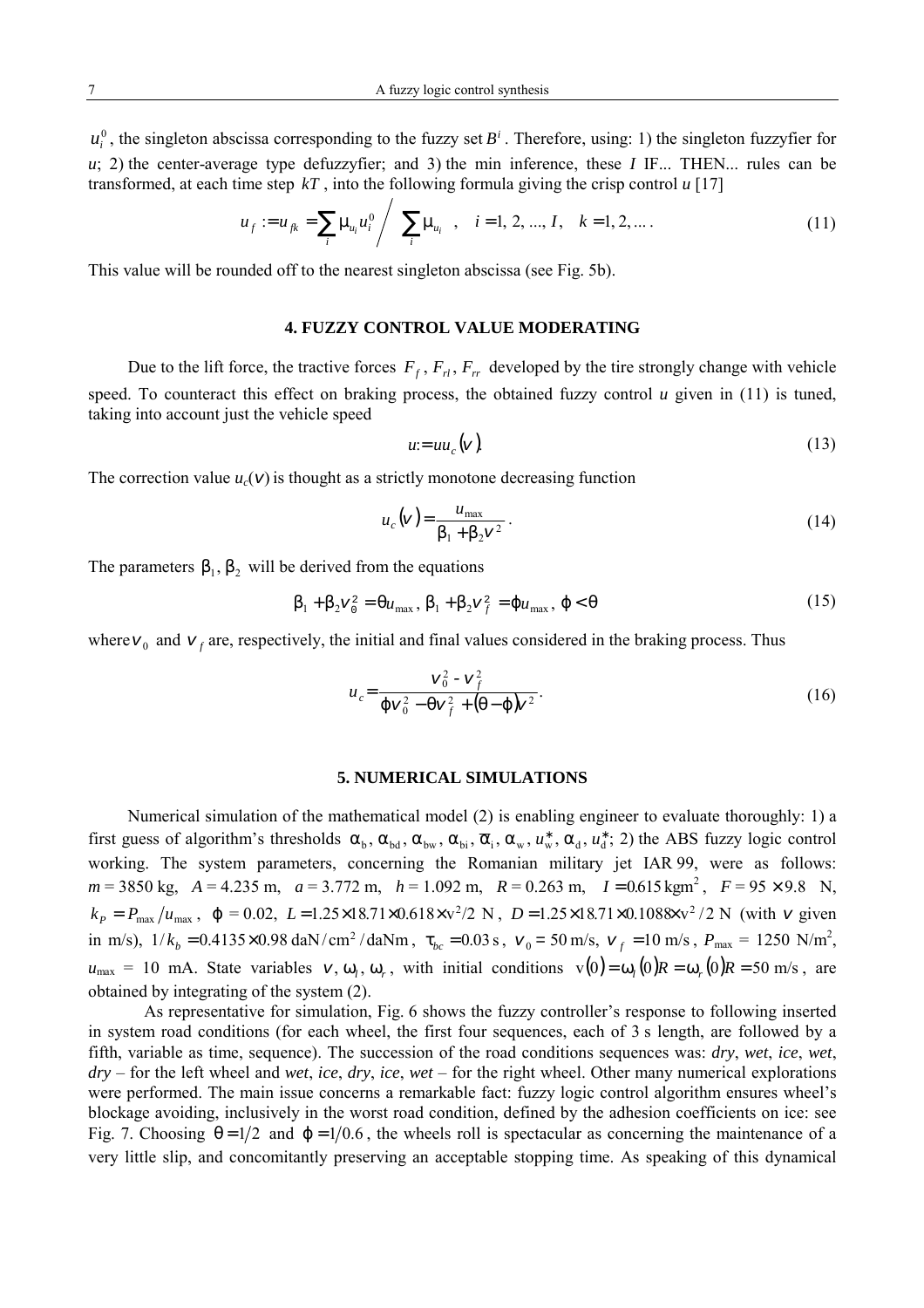feature of the system, it is to emphasize that the stopping time is not the main purpose of ABS control. It is a system mainly designed to maintain control of the vehicle during emergency braking situations, not necessarily make the vehicle stop more quickly. On very soft surfaces, such as gravel or unpacked snow, it is accepted that ABS may actually lengthen stopping distances.

Note that the failing of real road conditions guess, in fact the failing of occurring adhesion coefficients guess, means no algorithm failing; due to the rigor of road label "blockage" specification  $u_{w,k} = 0$ , the occurrence of a real wheel blockage, when the brake is supervised by the proposed algorithm, is entirely improbable. To make more efficacious the decision  $u_{w,k} = 0$ , a switching valve is designed: when the control value  $u_{w,k} = 0$  is settled, the valve switches on the time constant  $\tau_{bc}$  /10, hastening so the pressure discharge from the brake cylinder. Thus, the infallible road condition guess is not an important purpose in our control problem.



Fig. 6 – Braking evolution, various road conditions; fuzzy control moderating parameters:  $\theta = 1/0.5$ ,  $\varphi = 1$ . a) left wheel: dry-wet-ice-wet-dry; b) right wheel: wet-ice-dry-ice-wet.

## **6. CONCLUDING REMARKS**

While most of reported results in the literature of the field are categorically favorable to the fuzzy viewpoint, we do not evade that there are many opponents of the fuzzy control; see, for example, the recent tempestuous and radical challenge of Michael Athans, a great name of the classical control. In his exposition titled "Crisp control is always better than fuzzy control" (see the site fuzzy.iau.dtu.dk),Athans concludes sententiously: "fuzzy control is a parasitic technology". On the contrary, our conclusion is that, in various approaches, regarding as applications active and semiactive suspensions and electrohydraulic servo actuating primary flight controls [11−13], the fuzzy control worked very well, much better than classical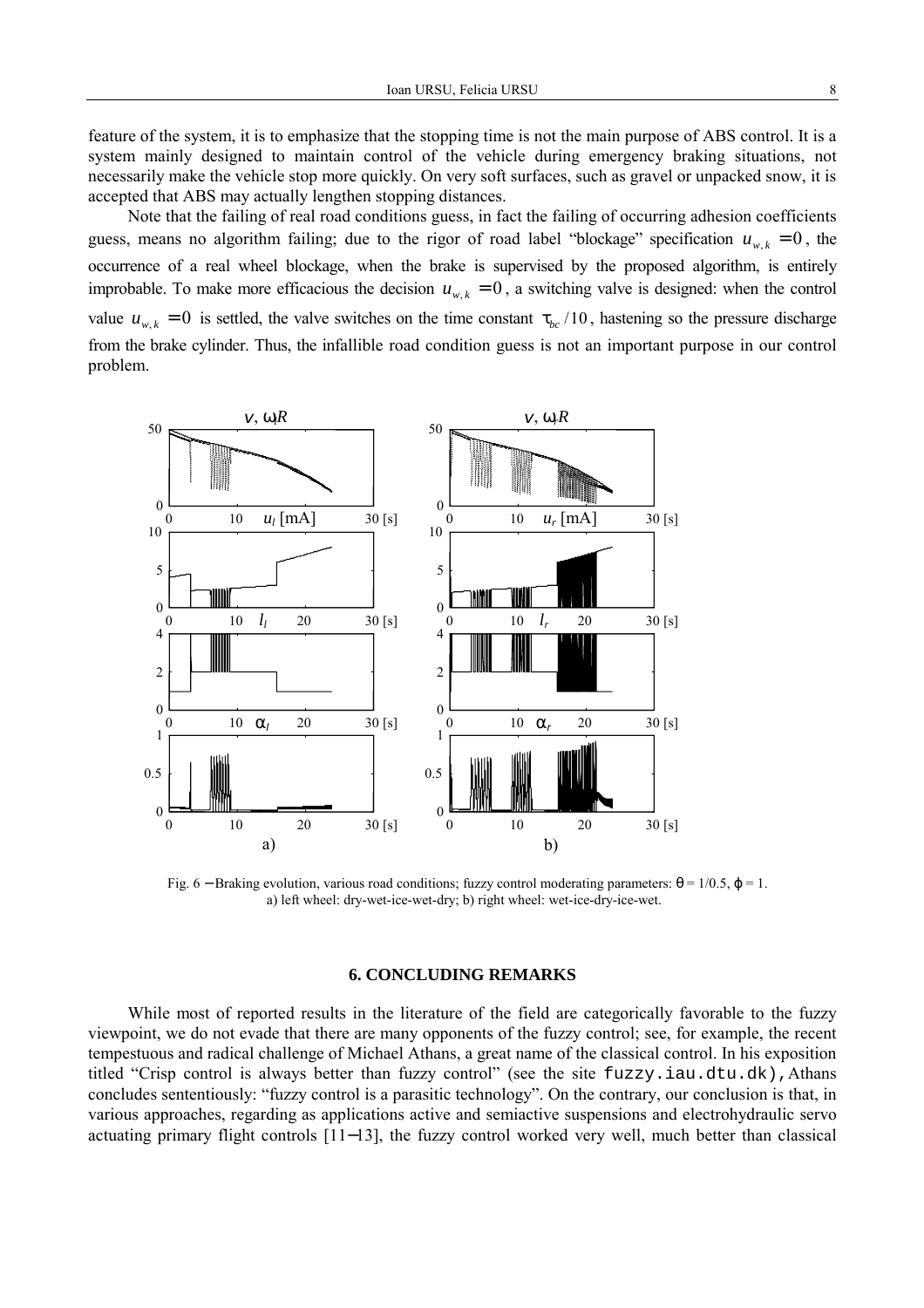methodologies. However, facing with assertions as that of Athans, we consider in principle that even the subjective considerations are necessary and beneficent.

Now, this paper proposes an ABS fuzzy logic control for an airplane. Such a control synthesis is not available in a current literature of the field, to the best of the author's knowledge. Thus, a connection of our results with similar other results is not at hand. But in the literature many approaches are presented involving ABS control for the modern car [1−7], mainly consisting in the following applied control tools: heuristic viewpoint, as that used in some older Bosch projects, Kalman filter synthesis [2], [18], sliding mode synthesis [3, 5], fuzzy logic synthesis [6, 7]. Considering previous researches of the authors [19, 20], the main conclusion of the paper concerns the remarkable fact that fuzzy logic control algorithm ensured wheel's blockage avoiding, inclusively in the worst road condition, defined by the adhesion coefficients on ice.

Let finally note the most meaningful feature of the proposed ABS fuzzy logic controller: because is in fact a free model strategy, this methodology ensures a reduced design complexity and provides antisaturating and antichattering properties of the controlling system [13], thus favourising its robustness.



Fig. 7 − Braking evolution on ice; fuzzy control moderating parameters: a)  $\theta = 1/0.2$ ,  $\varphi = 1$ .; b)  $\theta = 1/0.2$ ,  $\varphi = 1/0.6$ .

#### **REFERENCES**

- 1. LENNON, W. K., K. M. PASSINO, *Intelligent control for brake systems*, IEEE Transactions on Control Systems Technology, **7**, 2, March 1999, pp. 188–202.
- 2. VAN ZANTEN, A., G. HESS, H. P. GEERING*, Method for ascertaining the set point braking moment for the various wheels of a vehicle,* US Patent No. 4, 679, 866, July 14, 1987.
- 3. DRAKUNOV S., U. OZGÜNER, P. DIX, B. *ASHRAFI, ABS control using optimum search via sliding modes,* Proceedings of the 33<sup>rd</sup> Conference on Decision and Control, Lake Buena Vista, FL, Dec. 1994, pp. 466-471.
- 4. KITAJIMA, K., H. PENG, H∞ *control for integrated slide-slip, roll and yaw controls for ground vehicles*, Proceedings of AVEC 2000, 5th International Symposium an Advanced Vehicle Control, Ann Arbor, Michigan, August 24, 2000.
- 5. ŰNSAL, C., P. KACHROO, *Sliding mode measurement feedback control for antilock braking systems*, IEEE Transactions on Control Systems Technology, **7**, 2, March 1999, pp. 271-281.